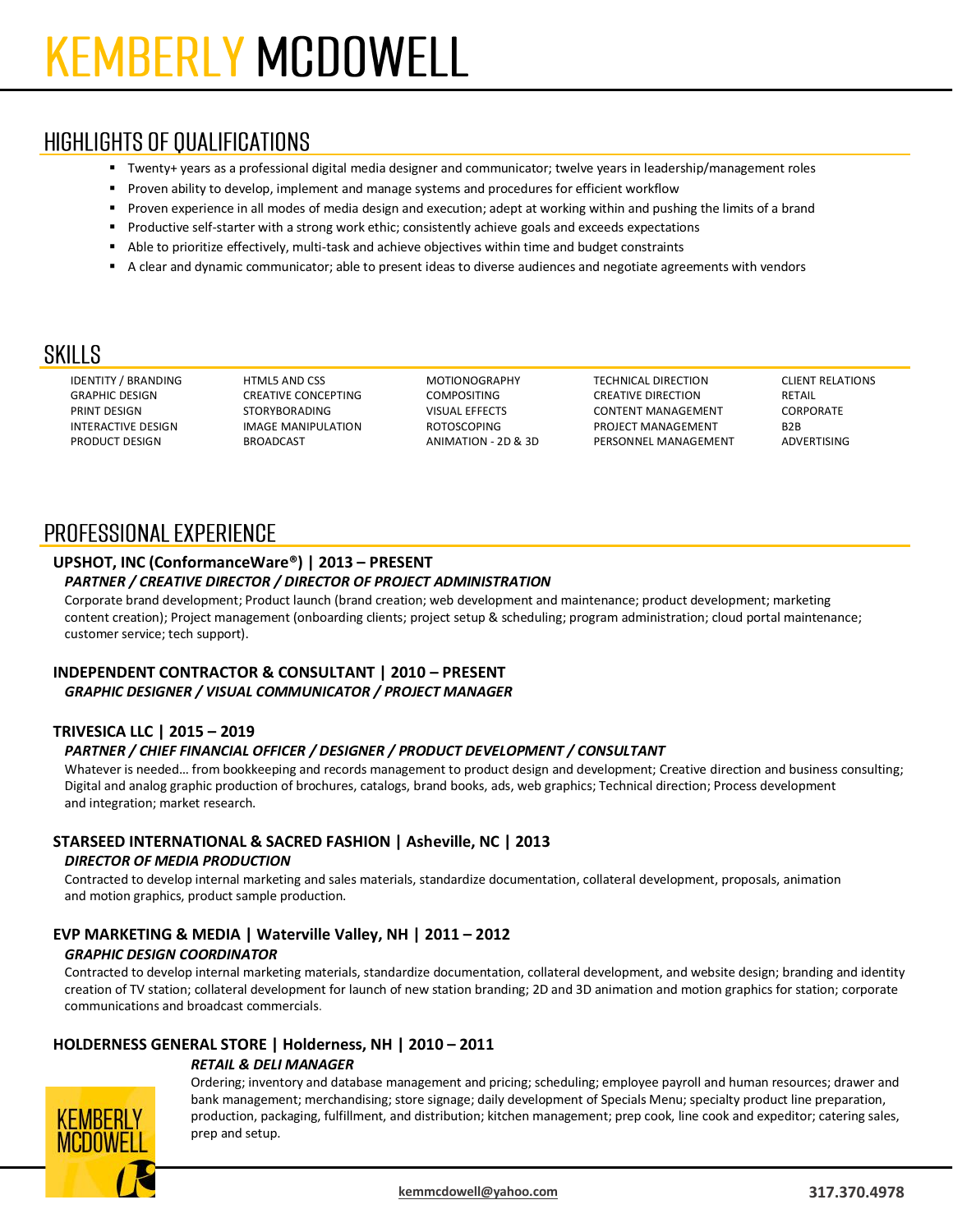## **SCOFIELD EDITORIAL | Indianapolis, IN | 2004 – 2009**

#### *SENIOR DESIGNER / ANIMATOR*

Motion graphics, 2D animation, 3D animation, special effects, compositing and design for broadcast, corporate marketing, and communications. Web and DVD development, project management, technical & creative consulting, on-location technical directing, webmaster, IT vendor liaison, ftpemail-network server administration

- Hired to develop and build a Graphics Department offering in-house and on-demand solutions and services previously outsourced. Within two months, the department was generating significant revenue and is now the majority of the business.
- Worked with Simon Properties in the development, specification determination and testing of video content for a new closed-circuit television network (NY mall used as pilot mall). The network is now installed in 50 Simon Properties nationwide.
	- Wrote the *Content Submission Technical Guidelines* providing specs for submitted video & digital content for advertisers and partners.
	- Collaborated with the Vice President of Marketing to develop Simon Brand Ventures graphic and video content promoting Simon advertising, events, and platforms.
	- Developed animated advertising content for mall retail clients wanting to advertise on the network. Clients included national retailers such as Sunglass Hut, American Greetings, The Children's Place and Macy's to name a few.
- Integral in the development of a project reference numbering system for the Simon Malls assignments resulting in easier project referencing for future recall. System was then implemented for all company projects.
- Production of 2D and 3D animation, special effects, motion graphics and design for broadcast and corporate distribution. Worked closely with agency creative executives deliver beyond the clients' expectations. Often tasked to provide a cost-effective option without sacrificing design, style, or results.
- Managed schedules and tasks of graphic artists. Creative concept, design flow, continuity maintenance & quality control.
- On-set technical and creative consultation for efficient production-to-post workflow process.
- File management (production and ftp servers); account management (users and passwords); server backups; liaison with IT vendor.
- Designer and Webmaster for the company domain; email administrator; implemented company-wide, branded email signatures; monitored web traffic statistics.

#### **THE SANDERS GROUP | Indianapolis, IN | 1999 – 2002**

#### *LEAD ARTIST / ANIMATOR*

Logo design, print, packaging, video graphics, 2D and 3D animation, web design, interface design and multimedia content graphics, DVD interface design, storyboarding, live event stage design, and set prop design and construction.

- Oversee graphic direction and production throughout the company including logo design, print, packaging, video graphics, 2D and 3D animation, web design, multimedia interface and content graphics, DVD interface design, storyboarding, live event stage design, and set prop design and construction. Under my leadership, the company was able to save money by keeping all art production in house hence eliminating the need for a freelance artist budget.
- Managed schedules and task assignments of artists in areas of creative concept, design flow, continuity maintenance and quality control.
- Provided onsite consultation on video shoots and creative meetings to ensure the client needs were exceeded.
- Integral in the development of project reference numbering system resulting in easier project recall.

## **OMNI PRODUCTIONS CONTRACT | Carmel, IN | 1998 – 1999**

#### *MULTIMEDIA DESIGNER*

Creative direction and graphic design and coding for interactive CD-Roms, websites and print projects.

## **OFFICE MAX | Carmel, IN | 1998 – 1999**

#### *COPYMAX SUPERVISOR / DESKTOP PUBLISHER*

Customer service, sales tracking, supply ordering and bill reconciliation.

## **FULL SAIL | Winter Park, FL | 1996 - 1997**

#### *VIRTUAL REALITY LAB INSTRUCTOR*

Technical and creative fundamentals of VR and 3D modeling for real-time gaming. Developed tutorial content and graphics.

#### *COMPUTER ANIMATION LAB INSTRUCTOR*

Modeling and animating techniques using Maya software (previously known as Alias Wavefront).

#### *ASSISTANT UNIX SYSTEM ADMINISTRATOR*

File management and software installation for a 40-workstation computer lab.

#### **RECEPTIONIST / GENERAL ASSISTANT**

26-line switchboard, data entry, filing, security, key disbursement for studios, guest and student relations, studio maintenance.

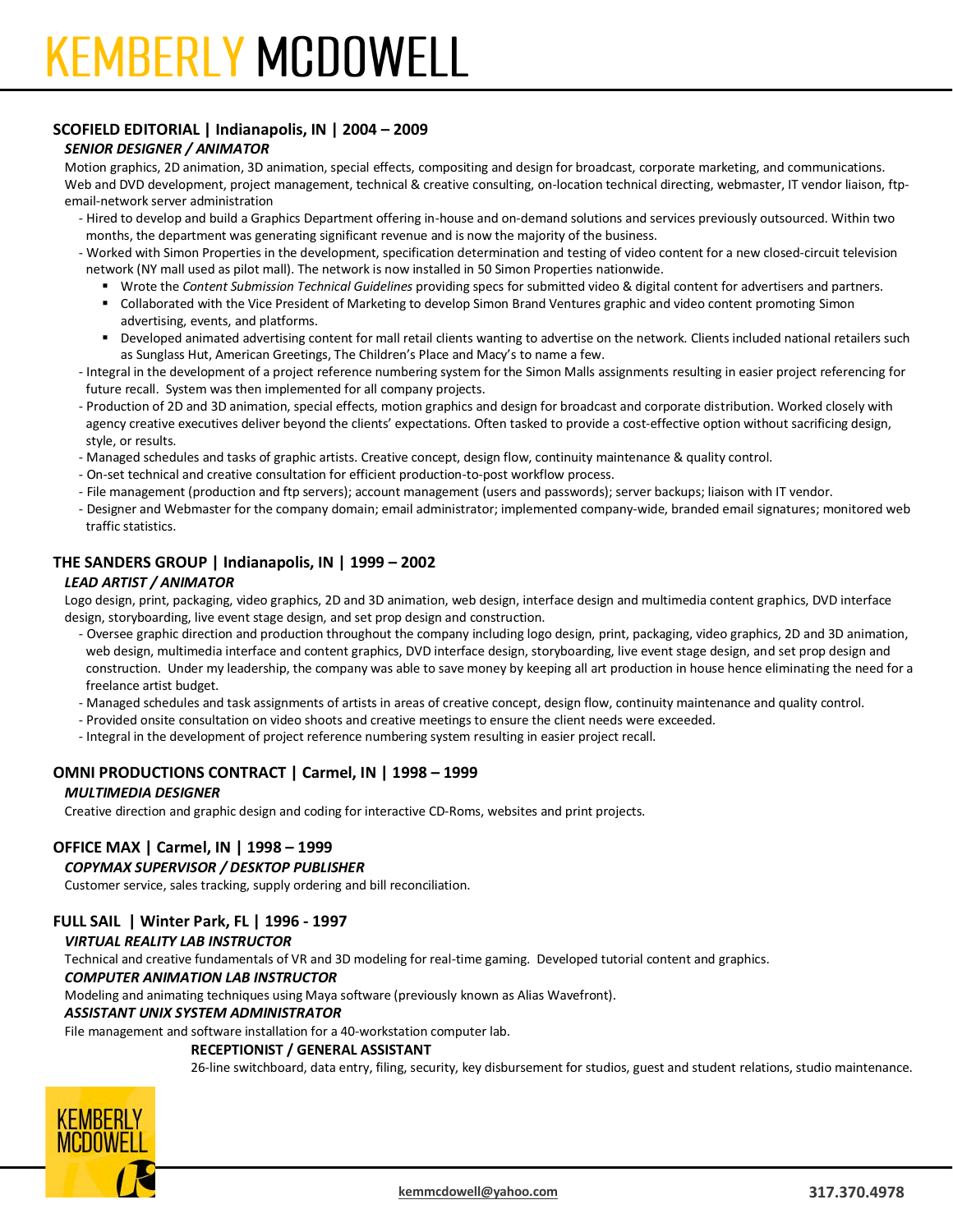# **EDUCATION**

## **FULL SAIL | Winter Park, FL | 1996 - 1997**

#### *DIGITAL MEDIA SPECIALIZED ASSOCIATES*

A comprehensive study of multimedia consisting of intense hands-on computer training in 2D and 3D graphics, animation, special effects and virtual reality including video and post-production, lighting and audio engineering.

#### HONORS & AWARDS

- Valedictorian
- Advanced Achievement Award
- Course Director Awards: Computer Animation 1 | Computer Animation 2 | Post-Production | Sound for Motion Picture and Television

#### **ILLINOIS STATE UNIVERSITY | Normal, IL | 1984 - 1988** *MASS COMMUNICATION / PUBLIC RELATIONS*

Courses of interest include Graphic Representation, Graphic Production, Photojournalism, Specialized Publications, and Reporting

# SOFTWARF HIGHLIGHTS

#### **ADOBE Creative Suite**

After Effects | Photoshop | Illustrator | InDesign | Dreamweaver Acrobat | Premiere Pro | Audition | Media Encoder | Lightbox

#### **PLUS**

Rhino Cinema 4D Maya Blender

Office 365 OnlyOffice Hive

# **CHARACTER TRAITS**

High attention to detail Strong leadership qualities Excellent communication & problem-solving skills Excellent client interaction skills Excellent ability to multitask Strong work ethic Self-motivated Team Player Accelerated learning ability Observant, Proactive & Organized Excellent ability to accept criticism Ability to work well under pressure & deadlines

# KUDOS VIA LINKEDIN

**<http://www.linkedin.com/in/kemmcdowell>**

"Rarely do you get an individual who sees the entire field. Kem is the total package. She doesn't just worry about the effect or transition she's currently working on... she worries about how THAT transition makes the whole piece feel. She has an excellent grasp on the project as an entire work not just a collection of different methods. All that and she's terrific to work with, does whatever it takes."

*~ Jason Morris, Project Manager/Producer/Director – Vision 3*

"Kem is the rare graphics design talent that understands and possess the creativity to deliver a product that is unique, outstanding and accomplishes a particular set of client goals. When dealing with corporate clients often the most creative design option is not the most appealing to decision makers. Under Kem's careful design eye this was never a concern, she understood the environment and delivered designs where a weak choice was not an option. Confident in her ability but not pushy with her designs and always willing to incorporate suggestions. It was always an advantage to have Kem a part of a project team because I knew the design would be off the chart. *~ John Wheeler, Creative Team Leader – The Sanders Group*

> "Kem is an excellent graphic designer / After FX artist whose work is often the standard by comparison around here. More than once, we've said "we need a Kem" for this job. I wish I had an AE artist with Kem's creativity and chops! *~ Mike Ullrich, President/Film Editor – UMOTION*